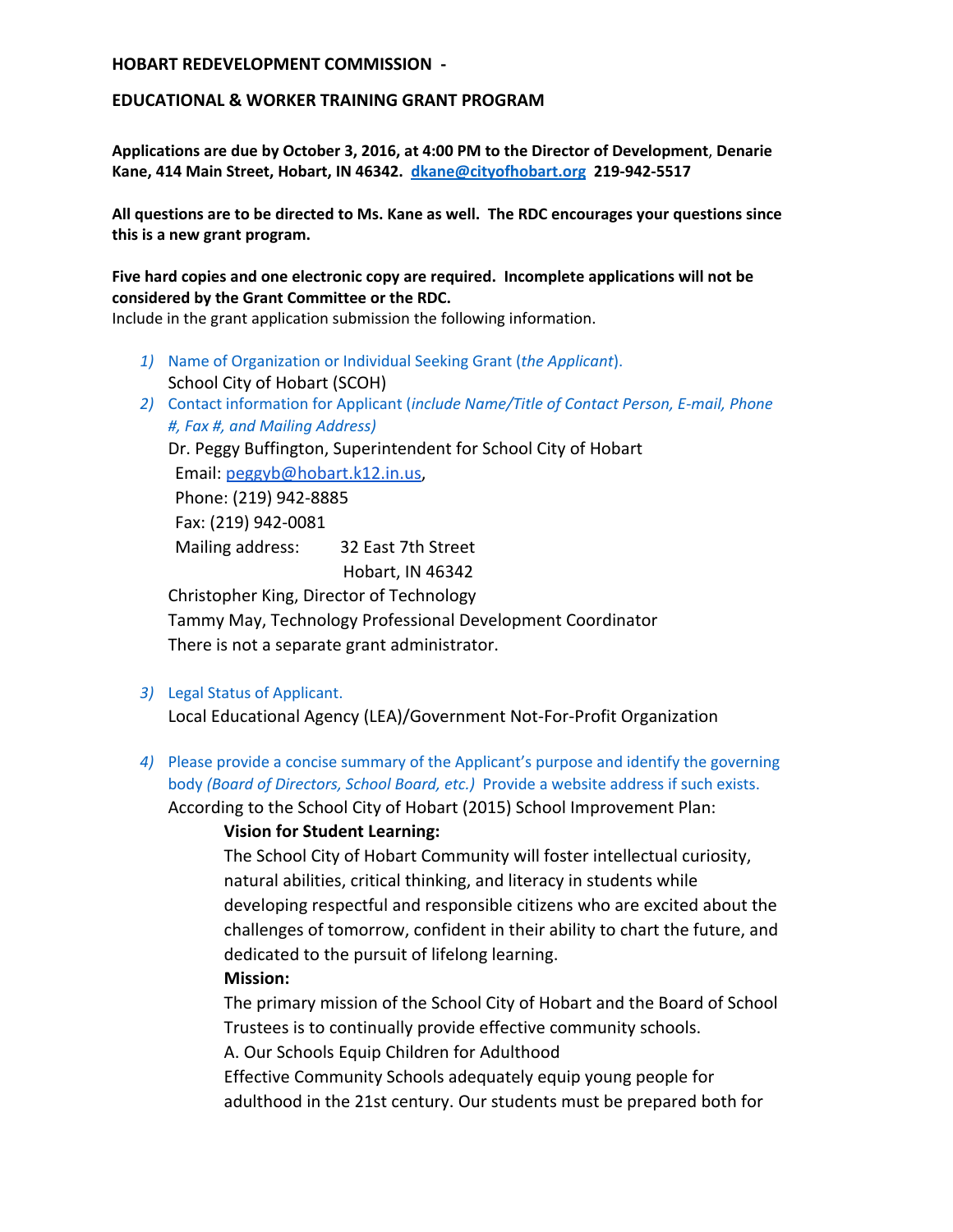#### **EDUCATIONAL & WORKER TRAINING GRANT PROGRAM**

employment and for day-to-day living in a complicated and rapidly changing world. This necessitates that our schools provide students with the intellectual tools necessary for life-long learning. Among these tools must be: skills to facilitate participation in a democracy, communication skills, critical thinking, and other flexible learning skills as well as the ability to work both individually and in a team situation. It is expected that these skills be developed through all curricular areas. B. Our Schools Address the Needs of Individual Students

Effective Community Schools address the needs of individual students and focus on individual development. Students bring to the schools a great diversity of interest, aptitudes, motivations and learning styles. Our schools must be able to address this diversity by identifying individual needs, responding with appropriate teaching strategies, flexibly meeting these needs and recognizing each individual student's ability to contribute to the school community.

C. Our Schools Are Community Schools

Effective Community Schools are necessary to a healthy community. Our schools must always recognize their affirmative duty to the entire community, including families, government, business and industry, other institutions, civic groups and individual citizens. Our schools must draw from the strengths of this community to identify and accomplish their goals.

D. Our Schools Are Committed to Success

Effective Community Schools fully utilize the resources of the entire school community (administration, teachers, support personnel, families and students) in all aspects of school life. Our schools cannot succeed without the committed involvement of all.

The school district's governing body is the School City of Hobart School Board.

### *5)* Explain the program or expense that the grant will be funding and include the dollar amount of the grant request.

The grant will allow SCOH to bring Project Lead the Way (PLTW) programs to the elementary and middle school levels in the school system. SCOH offers some PLTW courses at the middle and high school levels. The grant would allow PLTW to be started at the elementary level, in grades 3-5, and for PLTW Computer Science courses to be added at the middle school level.

The PLTW Launch program is the name of the K-5 curriculum. This program brings a standards-aligned, project-based curriculum to students in elementary school in which students will explore a variety of topics from science, math, and computer science. Students actively complete projects in which they explore solutions to real-world problems and practice the skills that lead to careers in the engineering,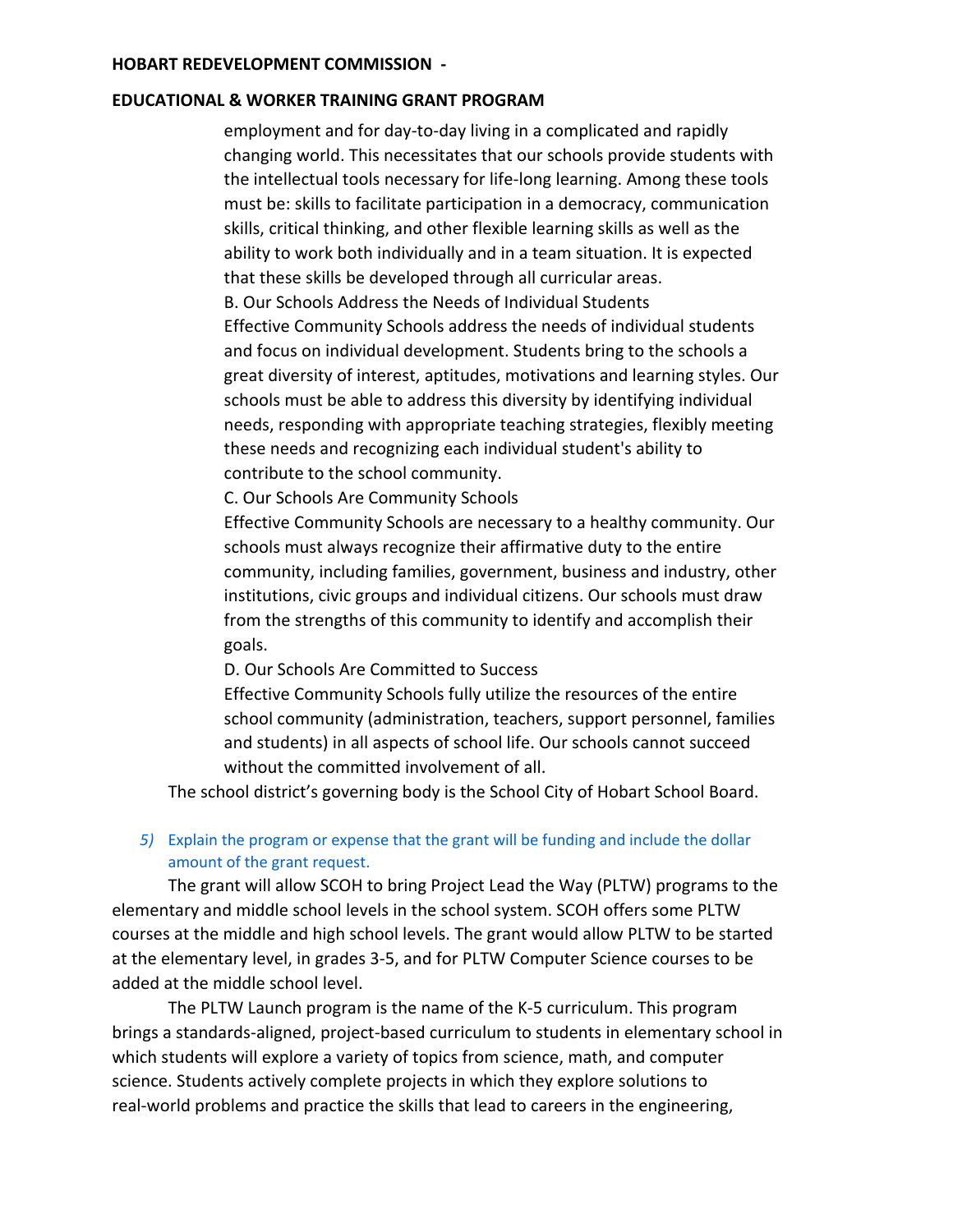## **EDUCATIONAL & WORKER TRAINING GRANT PROGRAM**

bio-medical, and technology fields. The PLTW Launch modules align to Indiana's Academic Standards for Computer Science and Science.

Bringing PLTW curriculum to the elementary level will allow students to meet Indiana's Academic Standards while gaining essential skills in the STEM areas of Science, Technology, Engineering, and Mathematics. The program will encourage students' curiosity, problem solving skills, and interest in these areas, including Computer Science.

The PLTW Gateway program is the name of the grade 6-8 curriculum. SCOH already offers some PLTW curriculum at the middle school level. This grant will allow the computer science curriculum to be added to the current offerings. The middle school PLTW Computer Science curriculum is divided into two levels. Level one teaches students to create an app, while level two teaches text coding, using the language Python, and creation of an app that crowdsources and analyzes data.

In order to offer these courses, SCOH will need to purchase hardware, software, curricular, and consumable materials. The full grant amount of \$30,000 is requested in 2016 as well as \$30,000 in 2017 to help SCOH bring PLTW computer science programming to the school children of Hobart. The actual expense will be greater than that, based on the materials lists provided by PLTW. SCOH will cover the additional expenses.

## *6)* Explain in detail how the grant funds will be spent.

The grant will allow SCOH to offer new or expanded PLTW curriculum at the elementary and middle school levels. SCOH will need to purchase the PLTW curriculum for the programs as well as technology hardware and software components. This includes the middle school PLTW Gateway program and 6 training modules in the elementary PLTW Launch program. Due to the expense of the program, we are looking to provide teaching and learning in 6-week module rotations in grades 3-8, which is approximately 1800 students. The modules will be purchased in grade level groups and scheduled in rotations through each classroom to give each child an opportunity.

Training will also be needed for the teachers of the program, which is included in the budget. SCOH makes excellent use of training dollars by implementing a Train the Trainer model where a few teachers receive the training, then go on to train others in the corporation.

## Budget Breakdown

| <b>PLTW Launch (K-5)</b>           |                           |            |
|------------------------------------|---------------------------|------------|
|                                    |                           |            |
| Equipment and Supplies (6 Modules) | l∼1300 students<br>shared | \$6,110.00 |
| Professional Development           |                           | \$750.00   |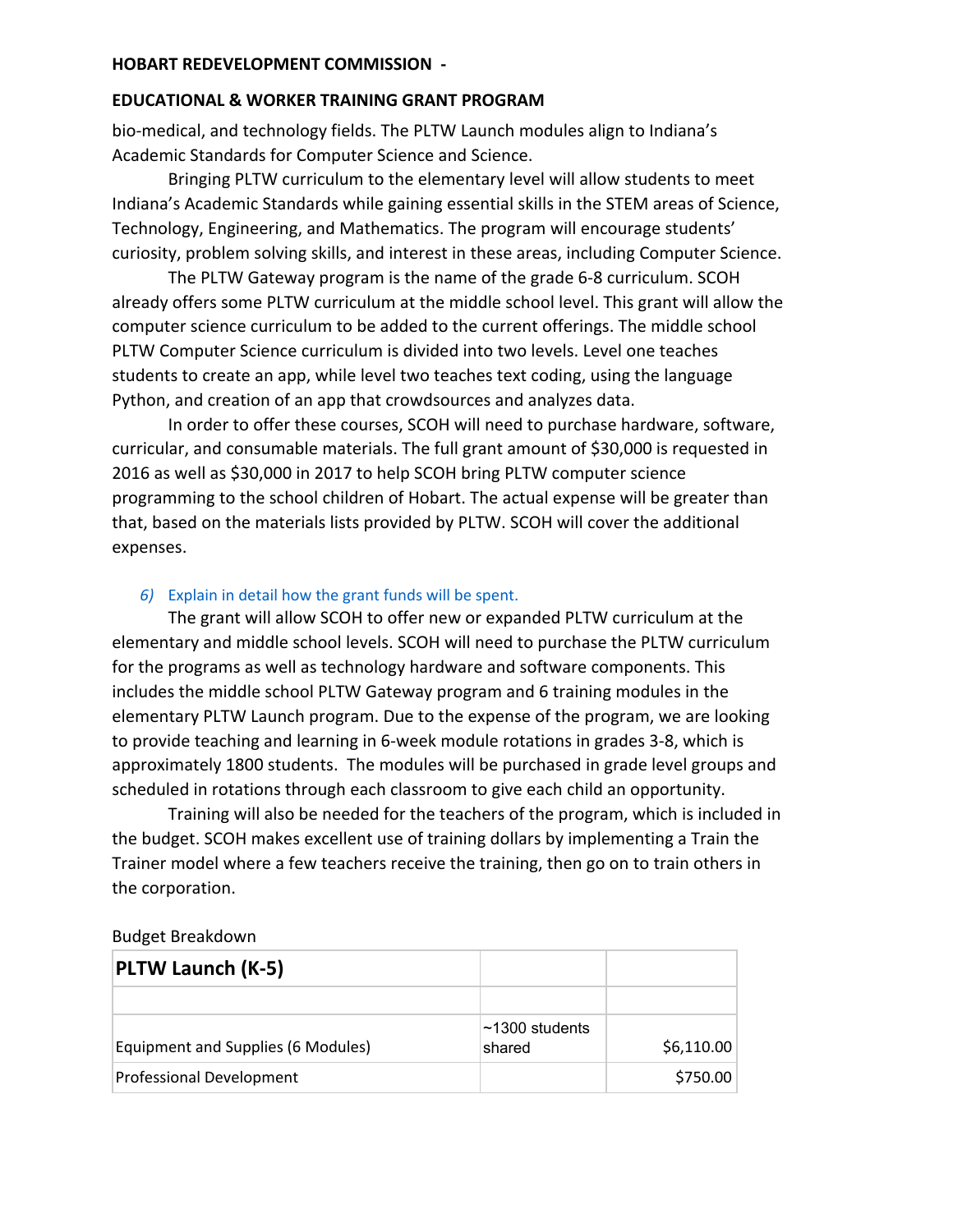#### **EDUCATIONAL & WORKER TRAINING GRANT PROGRAM**

| <b>Annual Participation Fee</b>             |    | \$750.00    |
|---------------------------------------------|----|-------------|
| Lenovo Tablet 2                             | 50 | \$9,000.00  |
| <b>Subtotal</b>                             |    | \$16,610.00 |
| PLTW Gateway (6-8)                          |    |             |
| Automation/Robotics Equipment and Supplies  | 32 | \$11,267.75 |
| Professional Development                    |    | \$1,300.00  |
| <b>Annual Participation Fee</b>             |    | \$750.00    |
| <b>Subtotal</b>                             |    | \$13,317.75 |
| <b>Grant Coverage Total</b>                 |    | \$29,927.75 |
| <b>SCOH Cost</b>                            |    |             |
| PLTW Gateway Laptops (Probook 440 or equiv) | 32 | \$17,600.00 |
| PLTW Gateway Lenovo Tablets                 | 32 | \$5,760.00  |
| <b>Total Project Cost</b>                   |    | \$53,287.75 |

## **Computer Science:**<br>America's Untapped Opportunity



Computer science is a top-paying college degree and computer programming jobs are growing at 2X the national average.

## *7)* Explain when the grant funds will be spent, include start and stop dates.

PLTW licensing and equipment procurement will occur in October of 2016, and training teacher trainers will run throughout November and December to prepare for a curriculum rollout. The PLTW curriculum will begin 2nd semester starting in January 2017. During spring 2017, the teacher trainers will begin working with other teachers who will be fully trained during the summer of 2017.

*8)* Provide a short title for the grant request. BRICKIES STEM UP!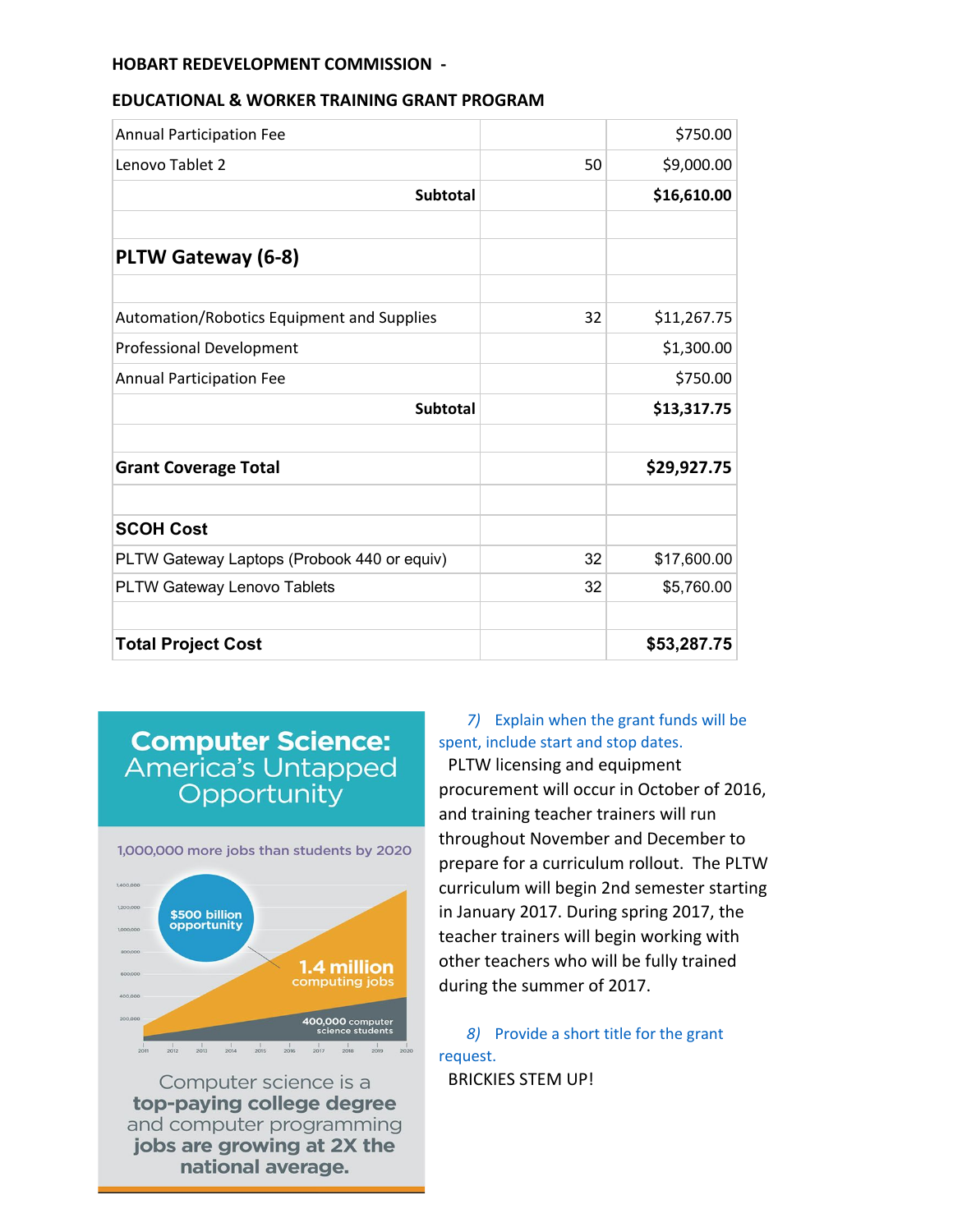## **EDUCATIONAL & WORKER TRAINING GRANT PROGRAM**

## *9)* Calculate and/or explain the Return on Investment for the grant funds.

This program will bring a large return-on-investment to the City of Hobart. Research has shown that offering computer science to elementary-aged students increases interest in the subject (Lambert & Guiffre, 2009). SCOH graduates college and career ready students, and this grant will promote more students entering the fields of computing and technology. This will directly benefit the city of Hobart as more residents have an interest in computing and are therefore able to support the ever-increasing technological demands of modern business. Computer programmers are needed in a wide range of businesses in all areas of the country (Code.org, 2016), and SCOH sees the need to train computer programmers, which will benefit the City of Hobart as the modern workforce is developed.

# The STEM problem is in computer science:



Source: Bureau of Labor Statistics, National Center for Education Statistics as cited in Code.org (2016).

## *10)* Explain if other funds are secured for the program or expense proposed for grant funding.

The School City of Hobart will match funds received from the grant this year in order to purchase the required equipment needed for the PLTW program. This will include additional device tablets and laptops (see budget above).

## *11)* Explain if there is public outreach and if so, provide details on this effort.

This program offers an excellent opportunity for community outreach to technology or computer-science related employers. One of the major goals of the program is to build a workforce to respond to the future high demand for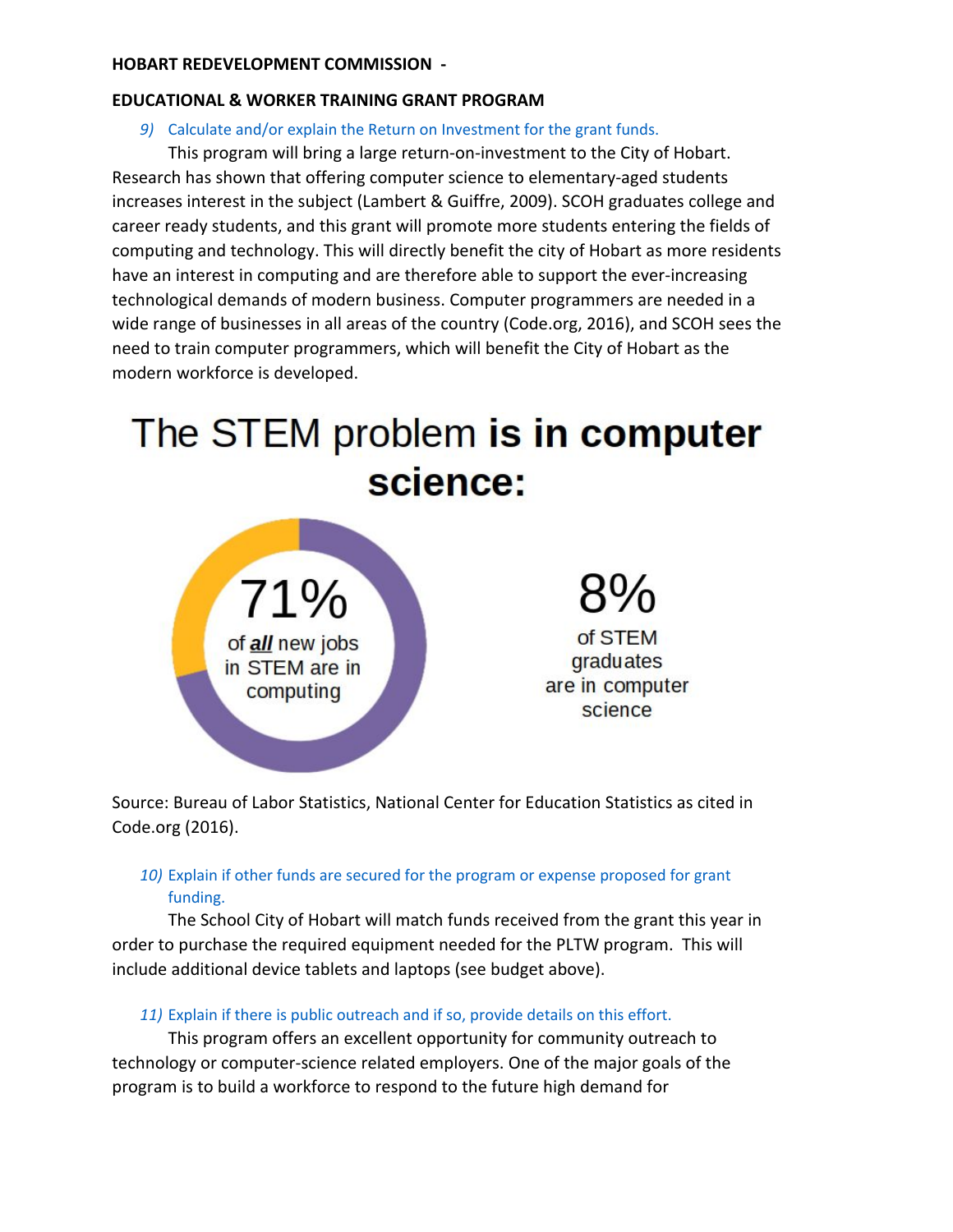#### **EDUCATIONAL & WORKER TRAINING GRANT PROGRAM**

technology-related careers. As such, School City of Hobart would be pleased to host guest speakers, helpers, or sponsors from the community.

SCOH currently works with Ready NWI and the Center of Workforce Innovations. This provides an opportunity for spreading the news about this new computer science curriculum across the community to potential employers.

SCOH plans to get families involved in learning computer science alongside their students. Students will be encouraged to participate in the annual SCOH Maker's Faire, which takes place each spring. This will provide an opportunity for students to share their new skills and creations with family and community members. In addition, families will be encouraged to volunteer with any after-school clubs associated with the program as well as at a weekend event called the "Brickie Coder's Bootcamp" aimed at students practicing their computer programming skills with their family members.

## *12)* Explain how the Applicant will measure success related to the grant funded program or expense.

Success will be measured through the number of students enrolled in the programs at the middle and high-school levels as well as after-school clubs at all levels. The classes that will be offered at middle school and high school will be offered as electives that students can sign up for by choice. Therefore, increased numbers of students enrolled in them would reflect the success of the program at all previous levels. The number of students pursuing postsecondary education in technology and computer-science fields will also be measured as an indicator of the success of the program as children who have participated in the additional PLTW courses continue on past high school.

After-school clubs would also be an opportunity to measure success as students would join because they have developed an interest through the academic courses that are offered; therefore, increased participation in these clubs would be an indication of the success of the program.

In addition, SCOH hosts a maker's faire each spring. This is an opportunity for SCOH makers of all ages and products to come together and share what they make. SCOH has had computer science and technology projects entered in the past. A measure of the success of the PLTW programs would be indicated by an increase in the number or percentage of technology and computer science projects entered in the faire. Because community outreach should be a result of this grant, community participation in events such as the Maker's Faire, after school events, and other programs will be measured in order to gauge the success of outreach efforts.

Finally, at Hobart High School we will monitor enrollment into the Computer Science Application and Computer Science Principles classes. The PLTW Launch and Gateway programs will serve as feeder programs into the higher level PLTW courses at the high school level. Beyond School City of Hobart, we will utilize the National Student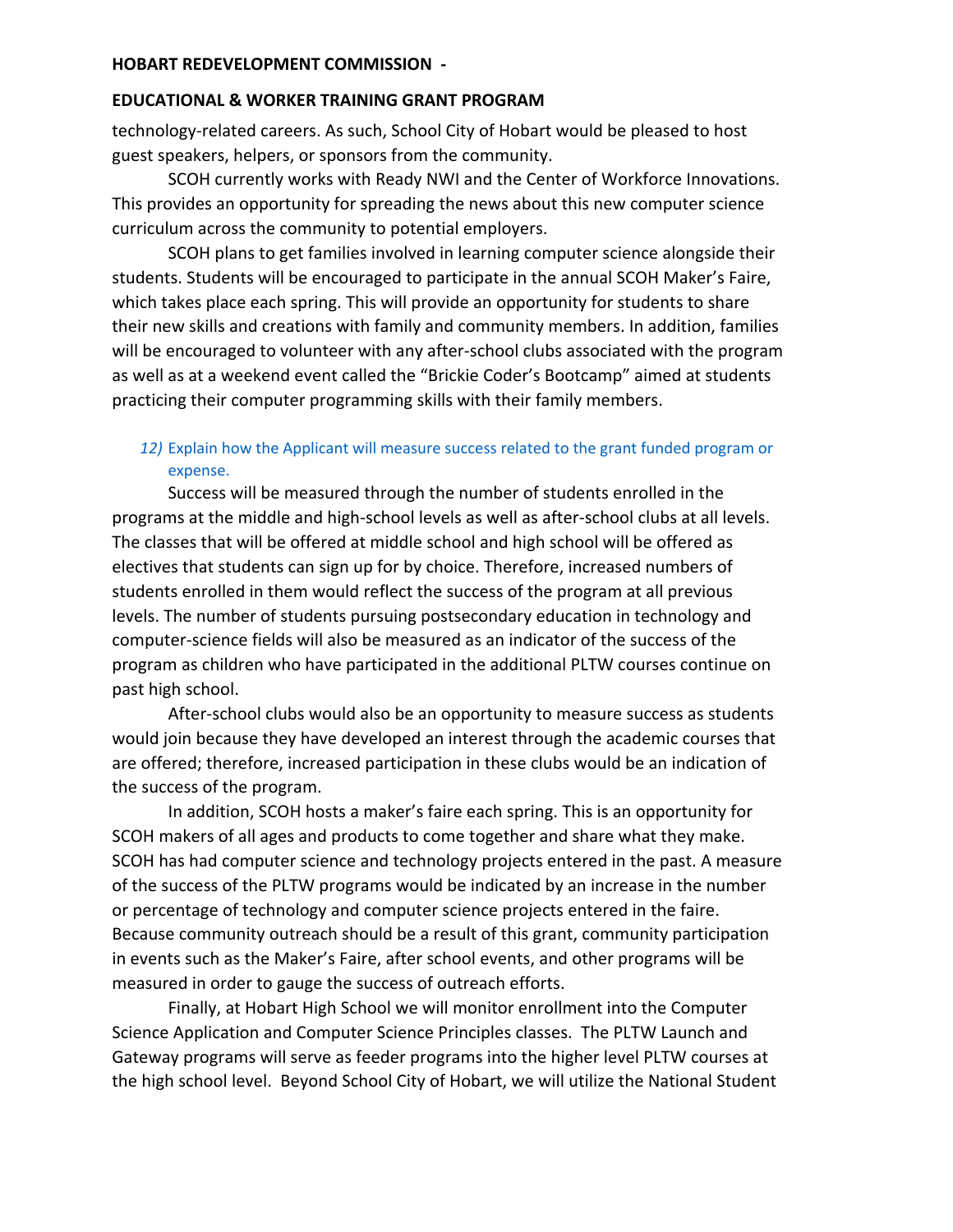## **EDUCATIONAL & WORKER TRAINING GRANT PROGRAM**

Clearinghouse, which provides post-secondary data on graduate students, to monitor and view enrollment and completion of Computer Science programs in college.

## *13)* Identify any partner organizations involved in the grant and explain their role and responsibilities.

The School City of Hobart has partnered with Project Lead the Way since 1999 to bring innovative engineering and design programs to students in Hobart. We will continue to expand this partnership through the grant by providing younger students with the same opportunities in computer science that high school students have been receiving for years.

We also have a strong partnership with the Center of Workforce Innovation in order to provide students with the college and career readiness skills needed to become successful citizens in a dynamic and increasingly technological world. SCOH will invite alumni and Hobart Chamber of Commerce members to speak with students about real-world experiences with computer science.

Purdue University Northwest is our partner for a Walk Into My Future program, which provides STEM related opportunities which will build on those opportunities available to them at the School City of Hobart.

## *14)* Explain why the Applicant is seeking funding for this grant program or expense.

Funding will allow School City of Hobart to offer Computer Science to students at the middle school and elementary levels. Currently Computer Science courses are offered at the high-school level only. Offering Computer Science to younger students will increase foundational knowledge and interest at an earlier age, thereby increasing future and overall skills and success. Offering Computer Science can also increase participation in school, and schools incorporating PLTW Launch have reported fewer tardies and absences (PLTW, 2015).

Building interest in and passion for computer science can help students discover pathways to postsecondary education to which they would not otherwise be exposed. By 2025, the Indiana Chamber of Commerce has set a goal that 60% of residents of Indiana have a postsecondary education (Indiana Chamber, 2016). Providing computer science education at all levels will build interest for these needed areas of labor-market shortage.

## *15)* Identify any Hobart and/or Lake County businesses who will benefit directly or indirectly from the program or expense proposed. Explain the benefit in detail.

Any business that uses or depends on technology will benefit from this program. The PLTW focus is to develop critical thinking and engineering skills in students. The computer science programs on which SCOH will focus will expose students to the field of computer science who would not otherwise consider careers in the field. Currently in the United States, there are 500,000 computing job openings, and this number is only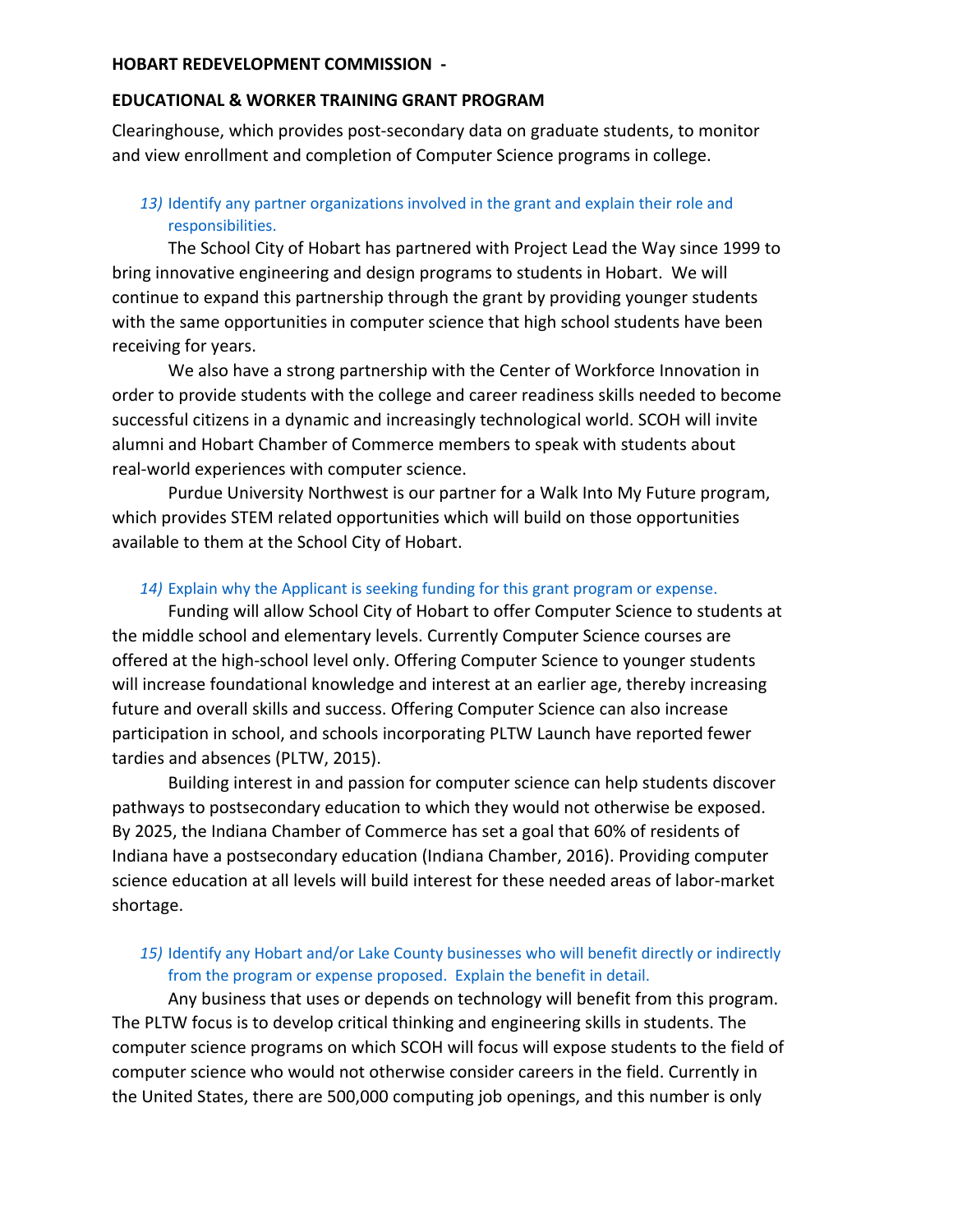#### **EDUCATIONAL & WORKER TRAINING GRANT PROGRAM**

projected to increase moving forward (Code.org, 2016). Businesses that depend on computer science will all benefit from building the much-needed computer-science workforce. In addition, college graduates from the field of computer science earn more over their lifetime on average than the average college graduate (Code.org, 2016). This could lead to improved outcomes for students entering Computer Science and for the City of Hobart. See Code.org's presentation for more details. <https://code.org/promote>

## *16)* Are there planning documents to support the requested grant program or expense and if so, attach documentation.

PLTW provides standards-alignment documentation, planning documents, and scope-and-sequence models to guide what needs to be taught and when in order for students to progress. These guides have been developed by experts in the field, and they have been used in classrooms across the country. This eliminates guess work which may be associated with developing a program. The program has already been tested. PLTW determines the materials required for the successful implementation of these programs. For example, the PLTW Gateway (middle school) program requires the use of the MIT App Inventor for students to program their own apps.

PLTW Launch Link (Elementary) - <https://www.pltw.org/our-programs/pltw-launch> PLTW Gateway Link (Middle School) -

<https://www.pltw.org/our-programs/pltw-gateway>

PLTW CSI and CSP (This is the existing high school curriculum that elementary and middle-school levels will feed into.)

<https://www.pltw.org/our-programs/pltw-computer-science>

### *17)* Provide any other information that the Applicant thinks would be beneficial for the RDC to know that would aid in selecting your grant application for approval.

The Gallup poll measures hope for the future and engagement at school. The graphs below show School City of Hobart results. Jobs in computer science are available, with more appearing each year. The engagement aspect of technology is high, and expanding PLTW programs will meet these needs. In today's economic climate, people are afraid of not having a job. Teaching students in STEM related fields where jobs are available gives students hope for the future.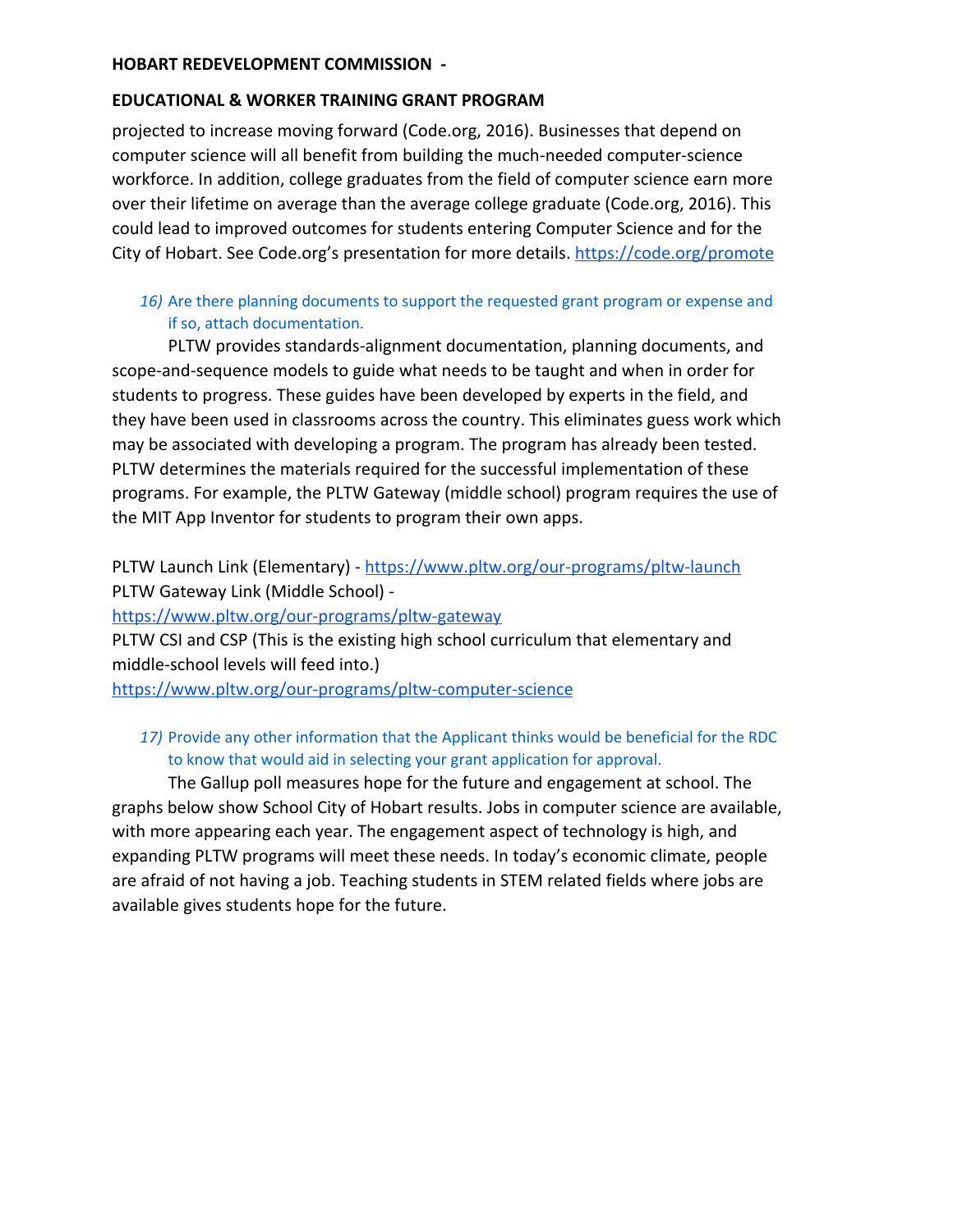#### **EDUCATIONAL & WORKER TRAINING GRANT PROGRAM**



|                                                                              | <b>Your District</b> | <b>U.S. Overall</b>    |
|------------------------------------------------------------------------------|----------------------|------------------------|
| <b>ENGAGEMENT GRANDMEAN</b>                                                  | 3.70<br>$n=1,596$    | 3.90<br>$n = 867, 454$ |
| At this school, I get to do what I do best every day.                        | 3.30                 | 3.57                   |
| My teachers make me feel my schoolwork is important.                         | 3.94                 | 4.04                   |
| I feel safe in this school.                                                  | 3.95                 | 3.93                   |
| I have fun at school.                                                        | 2.99                 | 3.50                   |
| I have a best friend at school.                                              | 4.47                 | 4.38                   |
| In the last seven days, someone has told me I have done good work at school. | 3.32                 | 3.65                   |
| In the last seven days, I have learned something interesting at school.      | 3.65                 | 3.92                   |
| The adults at my school care about me.                                       | 3.64                 | 3.85                   |
| I have at least one teacher who makes me excited about the future.           | 3.92                 | 4.13                   |
|                                                                              |                      |                        |

**HOPE** THE IDEAS AND ENERGY STUDENTS HAVE FOR THE FUTURE.

**HOPE INDEX**  $n=1,653$ 

|                                                | <b>Your District</b> | <b>U.S. Overall</b> |
|------------------------------------------------|----------------------|---------------------|
| <b>HOPE GRANDMEAN</b>                          | 4.14<br>$n=1,653$    | 4.25<br>n=901,714   |
| I know I will graduate from high school.       | 4.68                 | 4.69                |
| I have a great future ahead of me.             | 4.36                 | 4.48                |
| I can think of many ways to get good grades.   | 4.16                 | 4.21                |
| I have many goals.                             | 4.10                 | 4.26                |
| I can find many ways around problems.          | 3.82                 | 3.92                |
| I have a mentor who encourages my development. | 3.30                 | 3.52                |
| I know I will find a good job in the future.   | 4.24                 | 4.43                |

Hopeful

Discouraged

Stuck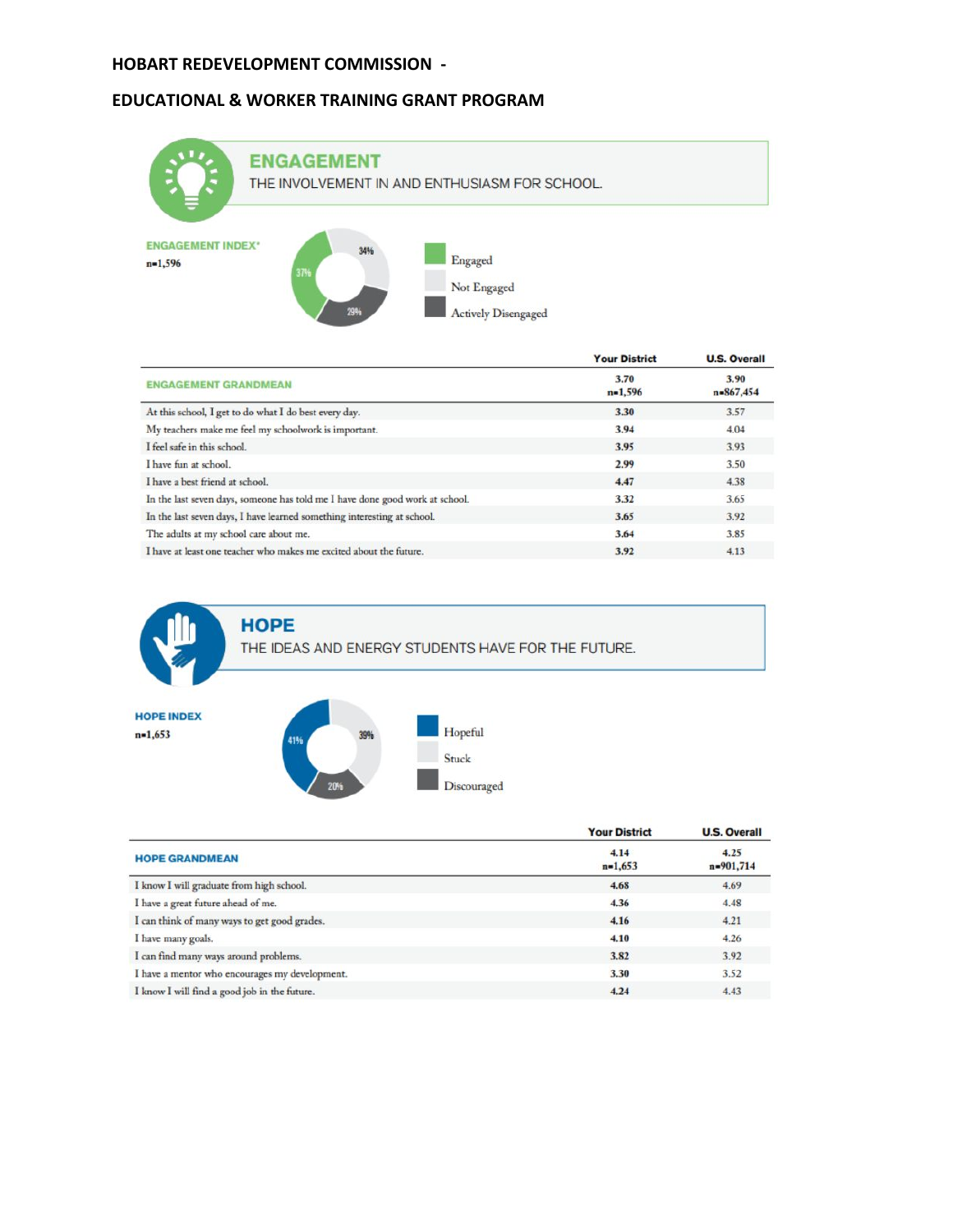#### **EDUCATIONAL & WORKER TRAINING GRANT PROGRAM**

# And students enjoy computer science and the arts the most



Cited in Code.org (2016).

In a study by Change the Equation, Computer Science and Engineering ranked higher than other academic course areas in student interest and enjoyment. Students who are happy and more engaged in school find greater success across all disciplines. Currently students have fewer opportunities to learn in Computer Science and are therefore less engaged. This grant would provide opportunities in the Computer Science and Engineering disciplines where students report more interest and enjoyment.

*18)* Have you researched and identified other organizations or individuals who are currently providing a similar program or have made a similar expense? Explain why your program or expense is warranted, if a similar program exists, or a similar expense has been made by another organization or individual.

PLTW uses a national K-12 curriculum. SCOH has been using PLTW modules at the high-school and middle-school levels since 1998. The Computer Science modules are new for PLTW, and SCOH can build on the successful previous implementation of PLTW Engineering and Biomedical Sciences modules by expanding into PLTW Computer Sciences at the middle level and by introducing PLTW at the elementary level. Bringing these programs to SCOH will promote computer science to many children who would not be exposed otherwise. The expense is warranted and needed as SCOH builds the technological workforce of the future.